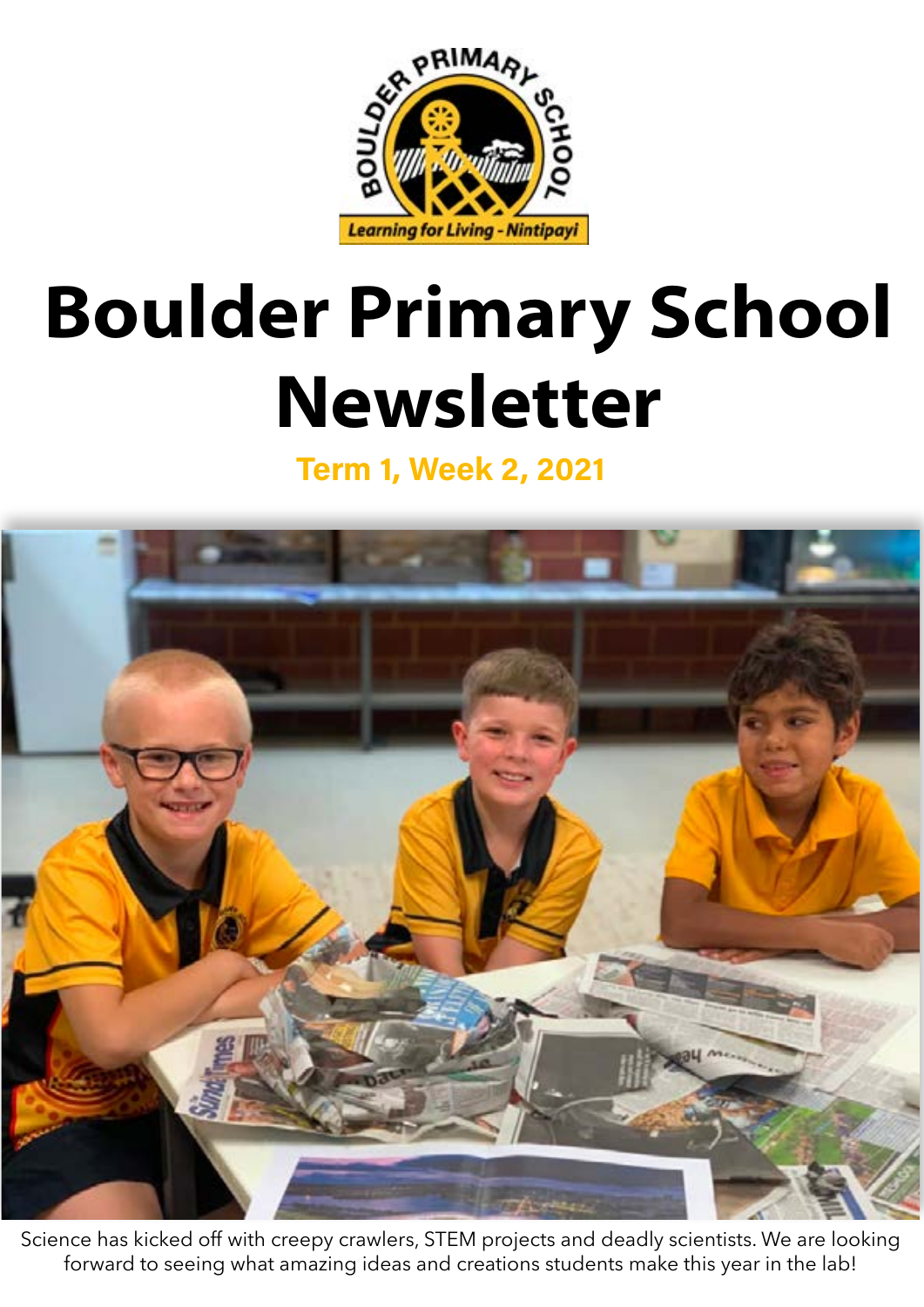# From the Principal **Proud History, Great Future!**

### Upcoming Events

**Monday 28 February**  School Development Day (Pupil Free Day)

**Tuesday 1 March** School Development Day (Pupil Free Day)

**Monday 7 March**  Labour Day Public Holiday

\* Assemblies will now be a 'delayed telecast' at 2pm Friday afternoon. Parents and Carers will no longer be able to attend, however, we will record and post to the assembly video to Facebook and the school website.

Over the holidays, while staff and students were enjoying a well-deserved break, many projects were still underway. Thanks to Craig Hoycard the patio, or rotunda as Mrs McMeeken would say, was built. We are now awaiting for the pavers to arrive to complete this project. In addition, there will be some benches for the patio, coupled with the beautiful Jacarandas, grass and pavers this will be an amazing space in the future.



We would like to thank BHP and the men from NHANDA who were at school last week preparing the garden beds for the school garden. The school garden will be a significant and amazing resource for our Sustainability program. All we need now is some plants, worms, recycled paper, and soil and the garden will be good to go.



The Hall also received a face lift as well with the old table and chairs from the staffroom being relocated creating another

will be engaged in collaborative activities with staff. Between 8:30am and 8:45am students are required to be in class preparing for a day of learning.

- 4. Parking space is at a premium in the afternoon along Wittenoom Street. Please be considerate of our neighbours when parking, especially around drive ways.
- 5. While playing students must wear a hat. We are a bucket hat school so baseball caps, beanies or hoodies will not be acceptable.
- 6. We are working hard to have students in class at the end of recess and lunch before the second siren, so we don't waste a minute of learning time.
- 7. We don't allow students to refuse to go to class. Students will be asked to go to class by a staff member. If a student refuses to go to class, parents will be asked to come and collect them.

space for students to engage in learning. It has been a sensational start to the school year. The students look absolutely tremendous in the school uniform and it is great to see the new school shirt on more students as each day passes. Equally impressive has been our attendance rate for the first week which was 88%. This is higher than our average for 2021.



A few reminders for the coming year:

- 1. The schools gates will not open before 8am. Classes commence at 8:45am so students do not need to be at school before 8:30am. We understand in some cases students arrive before 8:30am as parents are making their way to work. We ask students to go to the hall where a staff member will supervise them.
- 2. Students who arrive with parents, must sit with their parents. Especially in the morning when parents and students are waiting for teachers to open classrooms. Staff have been asked to direct student back to parents if they are seen running around the school grounds or playing on equipment.
- 3. When students arrive before 8:45, between 8:00am and 8:30am students are required to wait in the hall. During this time, as we seek to establish a community of learners, students

Looking forward to a wonderful and exciting year!

Regards, David Callow Principal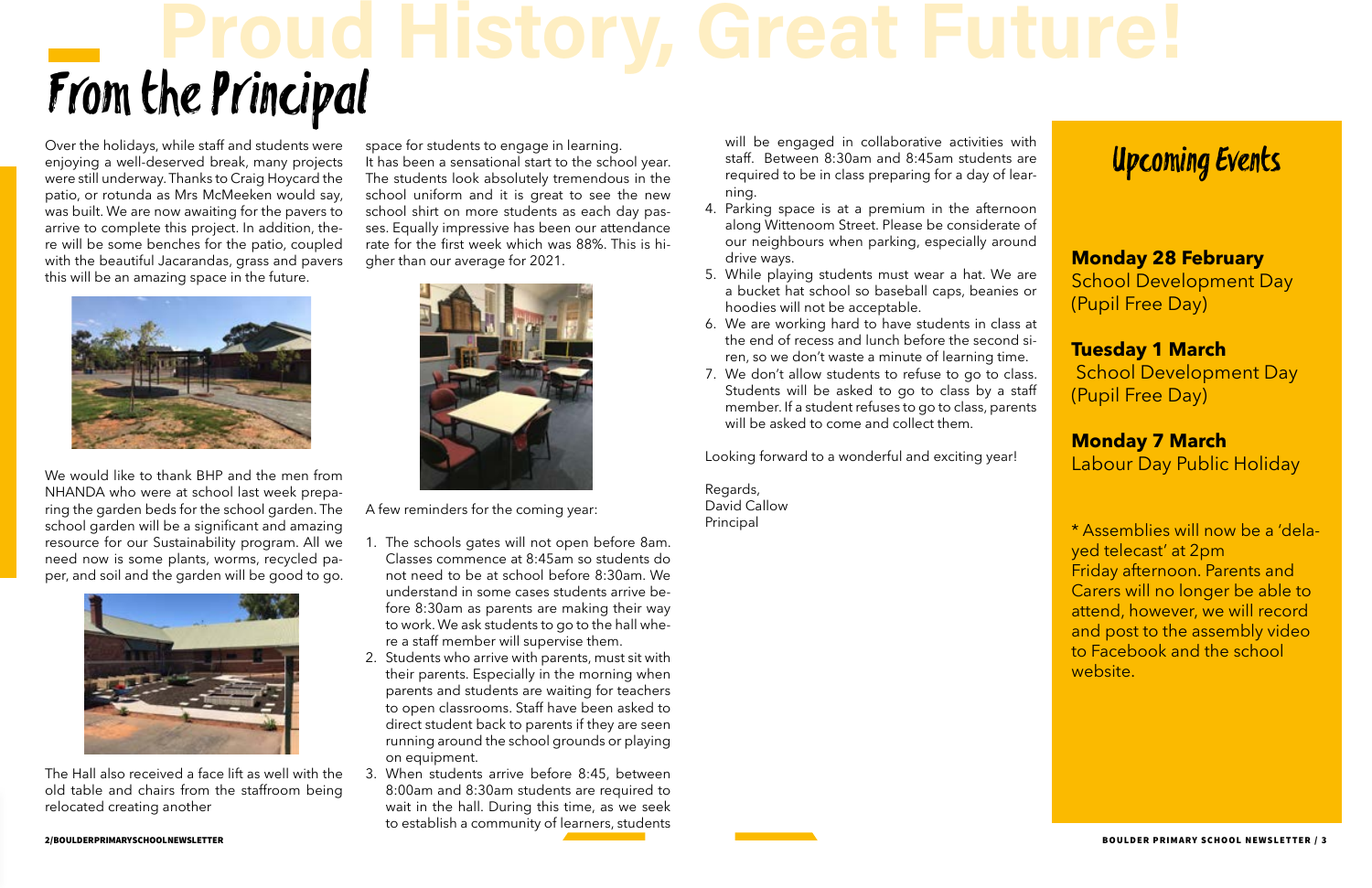# COVID - Safe Return to School

This week we implemented some new changes to our school routines. In a previous letter we informed parents that a significant strategy to minimise the impact of a Covid outbreak will be to reduce the number of "gatherings" on the school site.:

- Parents are allowed on the school site, however, parents and carers are not allowed to enter classrooms.
- Goldwing, which includes Rooms 1, 2, 7, 8, 9, Sandalwood and Bottlebrush, will use the external doors to these rooms. Gates to the quadrangle will not be open during "pick up" and "drop off". We ask parents not to gather in the quadrangle of the Goldwing block.
- For students who arrive at school before 8:30am the following changes will take place: - Students in Kindergarten and Rooms, 1, 2, 7, 8, 9, Sandalwood and Bottlebrush will be supervised in the Library

-Students in Rooms 13, 14, 15 will be supervised in the Hall, as usual.

While we will take every opportunity to keep school as "normal" as possible, on Thursday the staff will also implement the following precautionary measures:

- School assemblies will look different. Assemblies will now be a "delayed telecast" at 2pm Friday afternoon as per the term planner. Parents and Carers will no longer be able to attend, however, we will record and post to the schools Facebook and web site a video recording of the assembly.
- To reduce the number of parents gathering at the canteen, we would encourage parents to complete lunch orders at home. To make this process easier, we encourage parents to pay in advance with the Canteen.
- Students will be asked to bring drink bottles to reduce the use of and gatherings at the drink fountains.
- Parents who have been to Perth, Peel, Southwest and Wheatbelt are required to wear a mask, as per current health advice.
- **• KindiLink is cancelled until further notice.**
- All communications will be provided through SMS text. Please ensure your details with the school are accurate.

The staff would like to thank all parents for the amazing support shown by the Boulder Primary School community in implementing these measures on Wednesday morning.

- All classes have access to hand sanitiser
- All staff are required to be vaccinated, including the third dose.
- We are prepared for remote (at home) learning
- The school will organise activities within Gold Wing and Black Wing where possible.
- We have had a ventilation audit, and teachers have been asked to keep doors and windows open
- Students eating areas at recess and lunch will align with their year level. No longer will the whole school eat in the new undercover area.
- Year levels will have designated play areas
- Staff are preparing work packages and information for relief staff
- Specialist teachers have been alocated to phases of learning
- Literacy streaming will go ahead within clusters
- Cross setting during Literacy for InitiaLit will only happen within year levels
- Whole school events are 'pasued' until further notice

The staff at Boulder Primary School want to assure all parents and carers that the health and safety of the students is our single most important priority. As previously stated we will continue to follow the health advice of the W.A. Chief Medical Officer.

If you have any queries please do not hesitate to contact the school on 9092 4100.

# Attendance Update

Welcome back to Term 1 2022. It has been great to see so many faces back and excited to start the new school year. To start week one, we had 221 students with 100% out of a possible 281 on the roll. Keep up your hard work and remember the everyday counts! Mrs Lister - Attendance Coordinator



### Classes and Teachers 2022

| Class                             | Teacher                                | <b>Allied Professional</b>       |  |
|-----------------------------------|----------------------------------------|----------------------------------|--|
| Tjitjiku 1                        | Miss Healey                            | Mrs Champion                     |  |
| Tjitjiku 2                        | Mrs Barnard                            | Miss Lisa<br>Mrs Wells           |  |
| Pre-Primary<br><b>Bottlebrush</b> | Miss Dorji                             | Mrs McKenna<br>Mrs Champion      |  |
| Pre-Primary/Year 1<br>Sandlewood  | Miss Simpson                           | Mrs Robins<br>Miss Lisa          |  |
| Room 7                            | Mr Radaich                             | Mrs Sheck<br>Miss Hansen         |  |
| Room 8                            | Miss Skinner                           | Mrs Hill<br>Miss Hansen          |  |
| Room 9                            | Ms Martin                              | Mrs Thomas<br><b>Miss Hansen</b> |  |
| Room 1                            | <b>Miss Callow</b>                     | Mrs Virgo                        |  |
| Room 2                            | Mrs Lister                             | Mrs Virgo                        |  |
| Room 13                           | Miss Horomia                           | Mrs Johnson                      |  |
| Room 14                           | Mrs Azzam and Mrs Katzen   Mrs Johnson |                                  |  |
| Room 15                           | Miss Dee                               | Mrs Johnson                      |  |

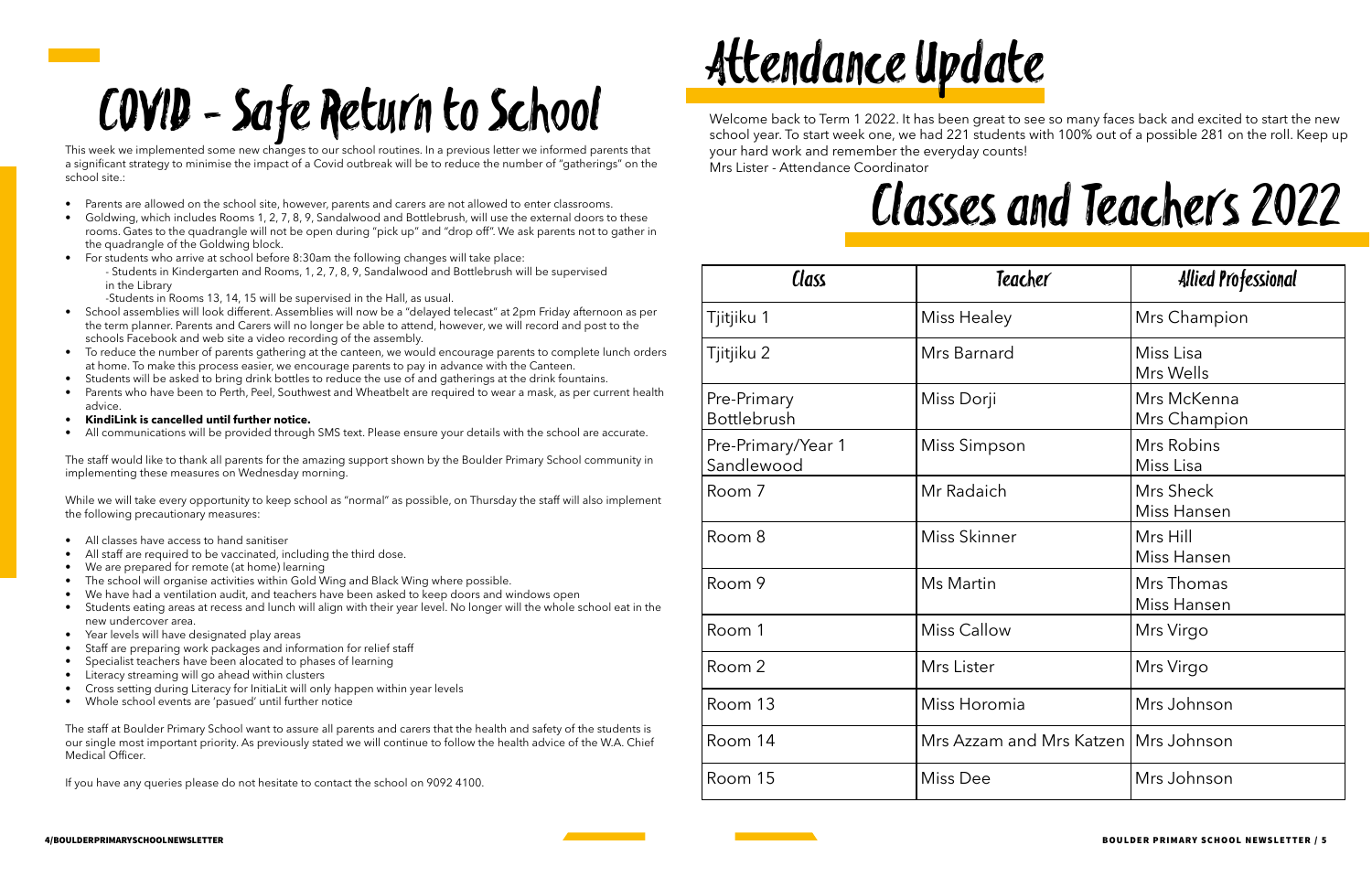# Term 1 Planner 2022

|                | <b>Monday</b>                                       | <b>Tuesday</b>                                           | Wednesday      | <b>Thursday</b>         | Friday                                 |
|----------------|-----------------------------------------------------|----------------------------------------------------------|----------------|-------------------------|----------------------------------------|
| 1              | January 31<br>First Day for Students                | February 1                                               | $\overline{2}$ | $\overline{\mathbf{3}}$ | $\overline{4}$                         |
| $\overline{2}$ | $\overline{7}$                                      | 8                                                        | 9              | 10                      | 11                                     |
| 3              | 14                                                  | 15                                                       | 16             | 17                      | 18<br>Assembly -<br><b>Councillors</b> |
| 4              | 21                                                  | 22                                                       | 23             | 24                      | 25<br>Assembly - Room 2                |
| 5              | 28<br><b>Staff Development</b><br>Day (No Students) | March 1<br><b>Staff Development</b><br>Day (No Students) | $\overline{2}$ | 3                       | 4                                      |
| 6              | $\overline{7}$<br><b>Labour Day</b>                 | 8                                                        | 9              | 10                      | 11<br>Assembly - Room 9                |
| $\overline{7}$ | 14<br>International Day of<br>Mathematics           | 15                                                       | 16             | 17                      | 18                                     |
| 8              | 21                                                  | 22                                                       | 23             | 24                      | 25<br>Assembly - Room 13               |
| 9              | 28                                                  | 29                                                       | 30             | 31                      | 1                                      |
| 10             | 4                                                   | 5                                                        | 6              | 7                       | 8                                      |



# ... FOR AGES 5 AND OVER

Coaching 20 & 27 Feb. \*13, 20, 27 Mar. 3 Apr. 9:00am to 9:45am at the Goldfields Tennis Club, Marshall St Kalgoorlie

### Just \$30 for the 6 week program

All equipment supplied. Please wear a hat & sunscreen & bring a drink bottle

**CLUB** 

**Merle Gaby** 0428 597 961

\* No coaching 6 March due to long weekend

**GOLDFIELDS TENNIS** 



**REGISTRATION** 

**DAY** 

**Sunday** 

**20 February** 2022

To register or for more information contact

**Heather Lavery** 0408 935 726